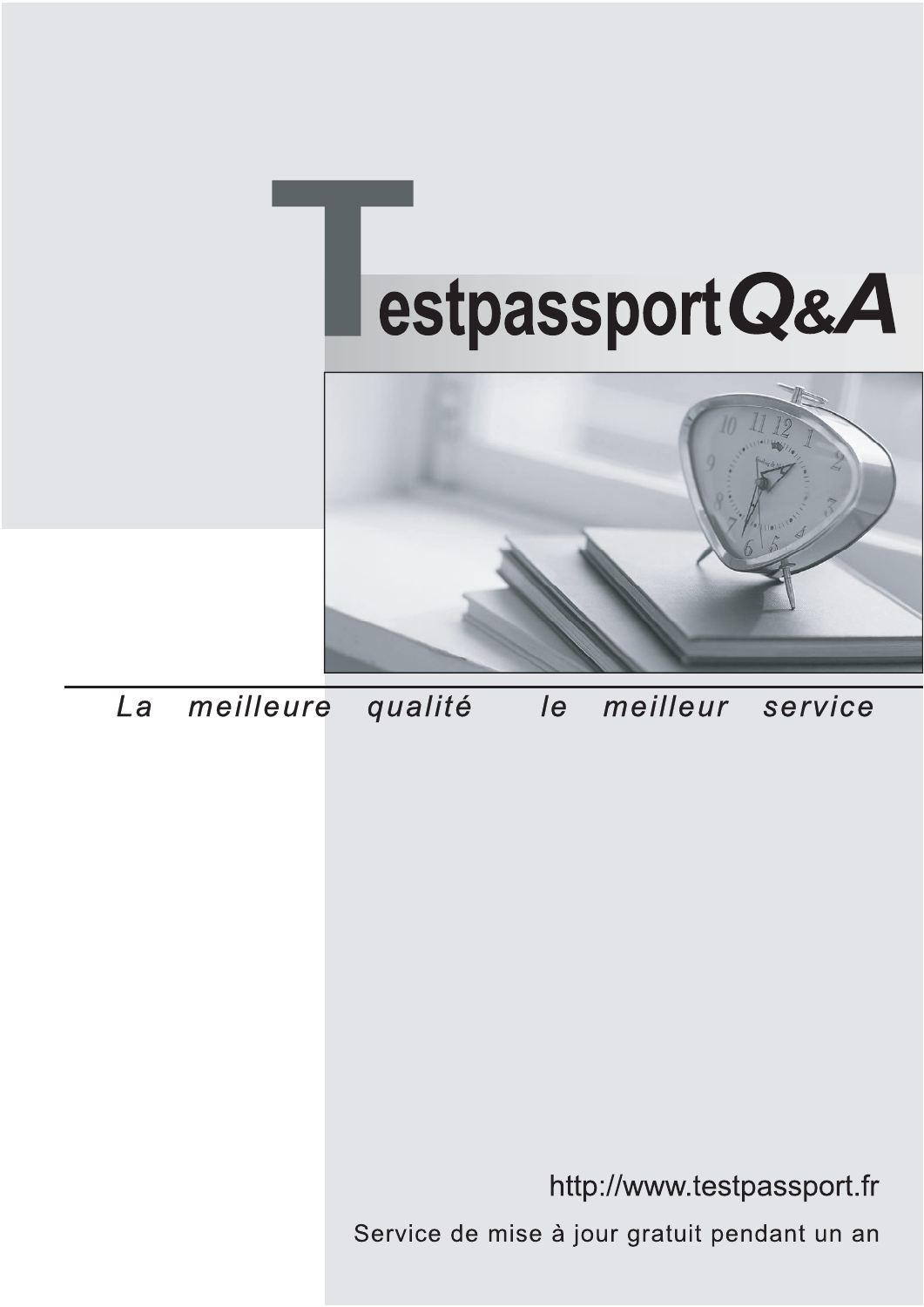# **Exam** : **412-79**

# **Title** : EC-Council Certified Security Analyst (ECSA)

# **Version** : Demo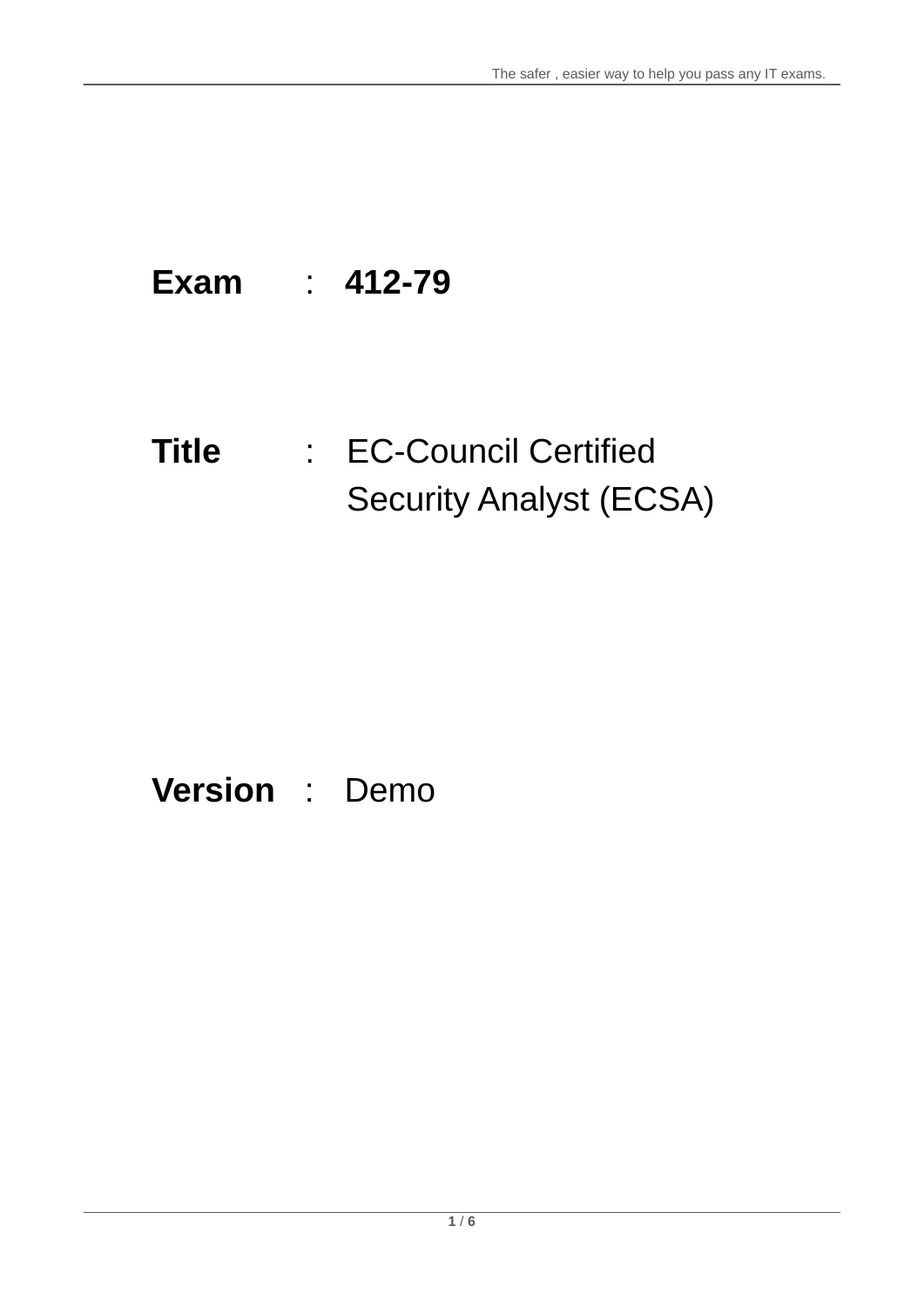1.Your company's network just finished going through a SAS 70 audit. This audit reported that overall, your network is secure, but there are some areas that needs improvement. The major area was SNMP security. The audit company recommended turning off SNMP, but that is not an option since you have so many remote nodes to keep track of.

What step could you take to help secure SNMP on your network?

- A. Change the default community string names
- B. Block all internal MAC address from using SNMP
- C. Block access to UDP port 171
- D. Block access to TCP port 171

#### **Answer:** A

2.At what layer of the OSI model do routers function on?

- A. 3
- B. 4
- C. 5
- D. 1

#### **Answer:** A

3.An "idle" system is also referred to as what?

- A. Zombie
- B. PC not being used
- C. Bot
- D. PC not connected to the Internet

#### **Answer:** A

#### 4.What operating system would respond to the following command?

C:\> nmap -sW 10.10.145.65

- A. Mac OS X
- B. Windows XP
- C. Windows 95
- D. FreeBSD
- **Answer:** D

5.Why are Linux/Unix based computers better to use than Windows computers for idle scanning?

- A. Windows computers will not respond to idle scans
- B. Linux/Unix computers are constantly talking
- C. Linux/Unix computers are easier to compromise
- D. Windows computers are constantly talking

#### **Answer:** D

6.How many bits is Source Port Number in TCP Header packet?

- A. 48
- B. 32
- C. 64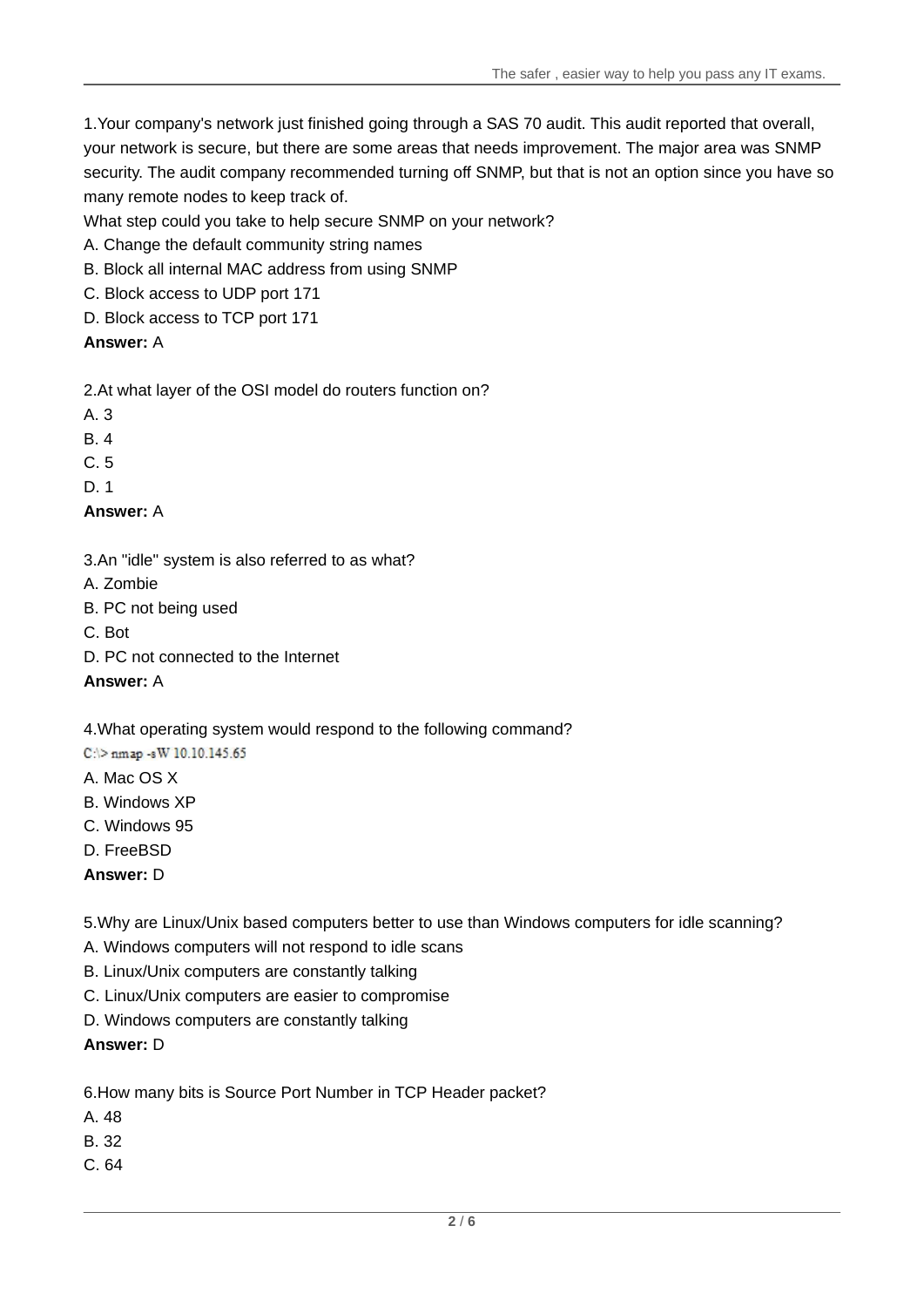### D. 16 **Answer:** D

7.Why are Linux/Unix based computers better to use than Windows computers for idle scanning?

- A. Windows computers are constantly talking
- B. Linux/Unix computers are constantly talking
- C. Linux/Unix computers are easier to compromise
- D. Windows computers will not respond to idle scans

#### **Answer:** A

8.Simon is a former employee of Trinitron XML Inc. He feels he was wrongly terminated and wants to hack into his former company's network. Since Simon remembers some of the server names, he attempts to run the axfr and ixfr commands using DIG.

What is Simon trying to accomplish here?

- A. Enumerate all the users in the domain
- B. Perform DNS poisoning
- C. Send DOS commands to crash the DNS servers
- D. Perform a zone transfer

#### **Answer:** D

9.You are carrying out the last round of testing for your new website before it goes live. The website has many dynamic pages and connects to a SQL backend that accesses your product inventory in a database.

You come across a web security site that recommends inputting the following code into a search field on web pages to check for vulnerabilities:

<script>alert("This is a test.")</script>

When you type this and click on search, you receive a pop-up window that says: "This is a test." What is the result of this test?

- A. Your website is vulnerable to web bugs
- B. Your website is vulnerable to CSS
- C. Your website is not vulnerable
- D. Your website is vulnerable to SQL injection

#### **Answer:** B

10.After attending a CEH security seminar, you make a list of changes you would like to perform on your network to increase its security. One of the first things you change is to switch the Restrict Anonymous setting from 0 to 1 on your servers. This, as you were told, would prevent anonymous users from establishing a null session on the server. Using Userinfo tool mentioned at the seminar, you succeed in establishing a null session with one of the servers.

Why is that?

A. RestrictAnonymous must be set to "2" for complete security

- B. RestrictAnonymous must be set to "3" for complete security
- C. There is no way to always prevent an anonymous null session from establishing
- D. RestrictAnonymous must be set to "10" for complete security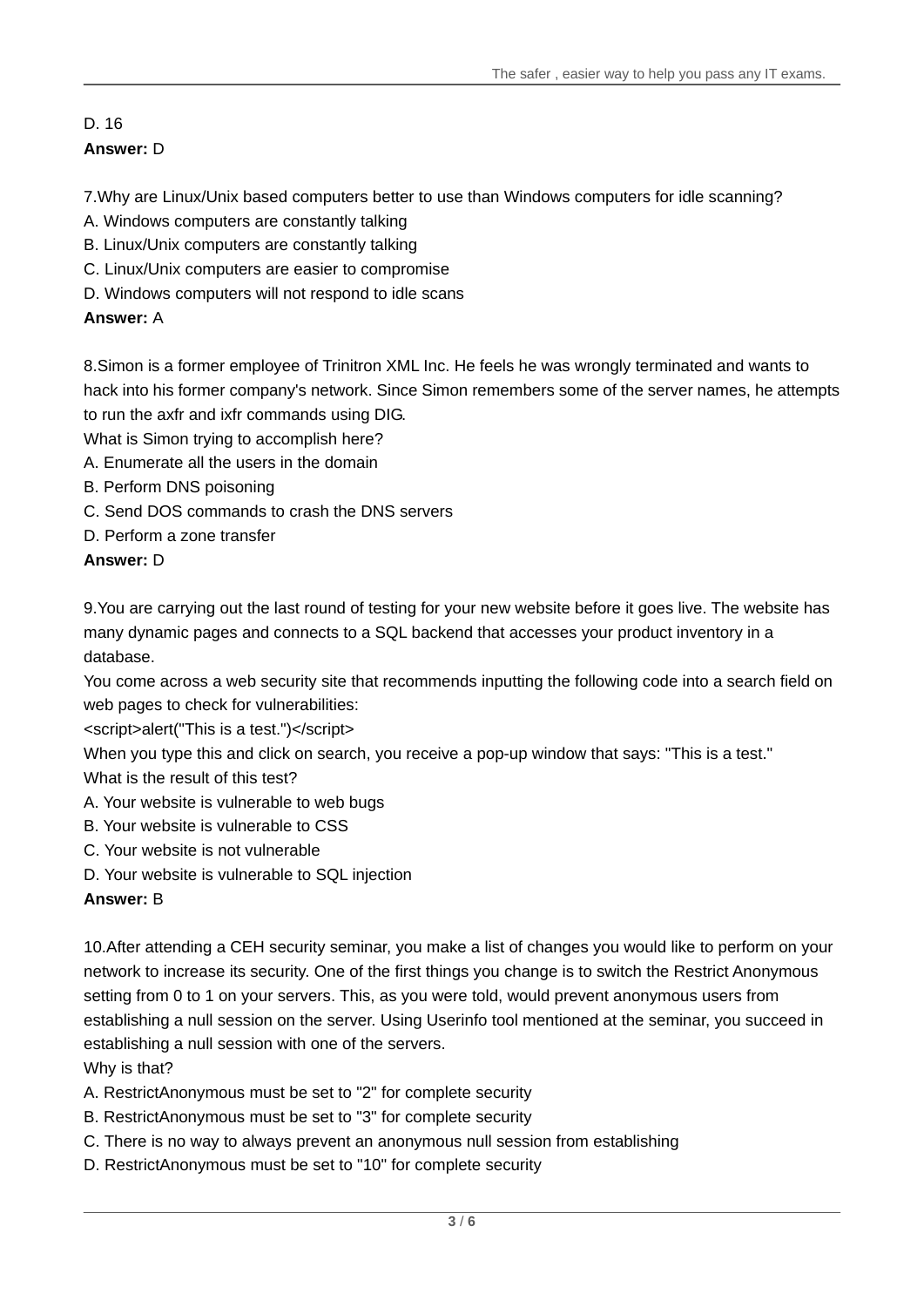#### **Answer:** A

- 11.What will the following command accomplish?
- C:\> nmap -v -s S -Po 172.16.28.251 -data\_length 66000-packet\_trace
- A. Test ability of a router to handle over-sized packets
- B. Test the ability of a router to handle fragmented packets
- C. Test the ability of a WLAN to handle fragmented packets
- D. Test the ability of a router to handle under-sized packets

# **Answer:** A

12.What are the security risks of running a "repair" installation for Windows XP?

- A. There are no security risks when running the "repair" installation for Windows XP
- B. Pressing Shift+F1 gives the user administrative rights
- C. Pressing Ctrl+F10 gives the user administrative rights
- D. Pressing Shift+F10 gives the user administrative rights

# **Answer:** D

13.You are the security analyst working for a private company out of France. Your current assignment is to obtain credit card information from a Swiss bank owned by that company. After initial reconnaissance, you discover that the bank security defenses are very strong and would take too long to penetrate. You decide to get the information by monitoring the traffic between the bank and one of its subsidiaries in London. After monitoring some of the traffic, you see a lot of FTP packets traveling back and forth. You want to sniff the traffic and extract usernames and passwords.

What tool could you use to get this information?

- A. RaidSniff
- B. Snort
- C. Ettercap
- D. Airsnort
- **Answer:** C

14.George is the network administrator of a large Internet company on the west coast. Per corporate policy, none of the employees in the company are allowed to use FTP or SFTP programs without obtaining approval from the IT department. Few managers are using SFTP program on their computers. Before talking to his boss, George wants to have some proof of their activity. George wants to use Ethereal to monitor network traffic, but only SFTP traffic to and from his network.

What filter should George use in Ethereal?

A. net port 22

- B. udp port 22 and host 172.16.28.1/24
- C. src port 22 and dst port 22
- D. src port 23 and dst port 23

# **Answer:** C

15.You are assisting a Department of Defense contract company to become compliant with the stringent security policies set by the DoD. One such strict rule is that firewalls must only allow incoming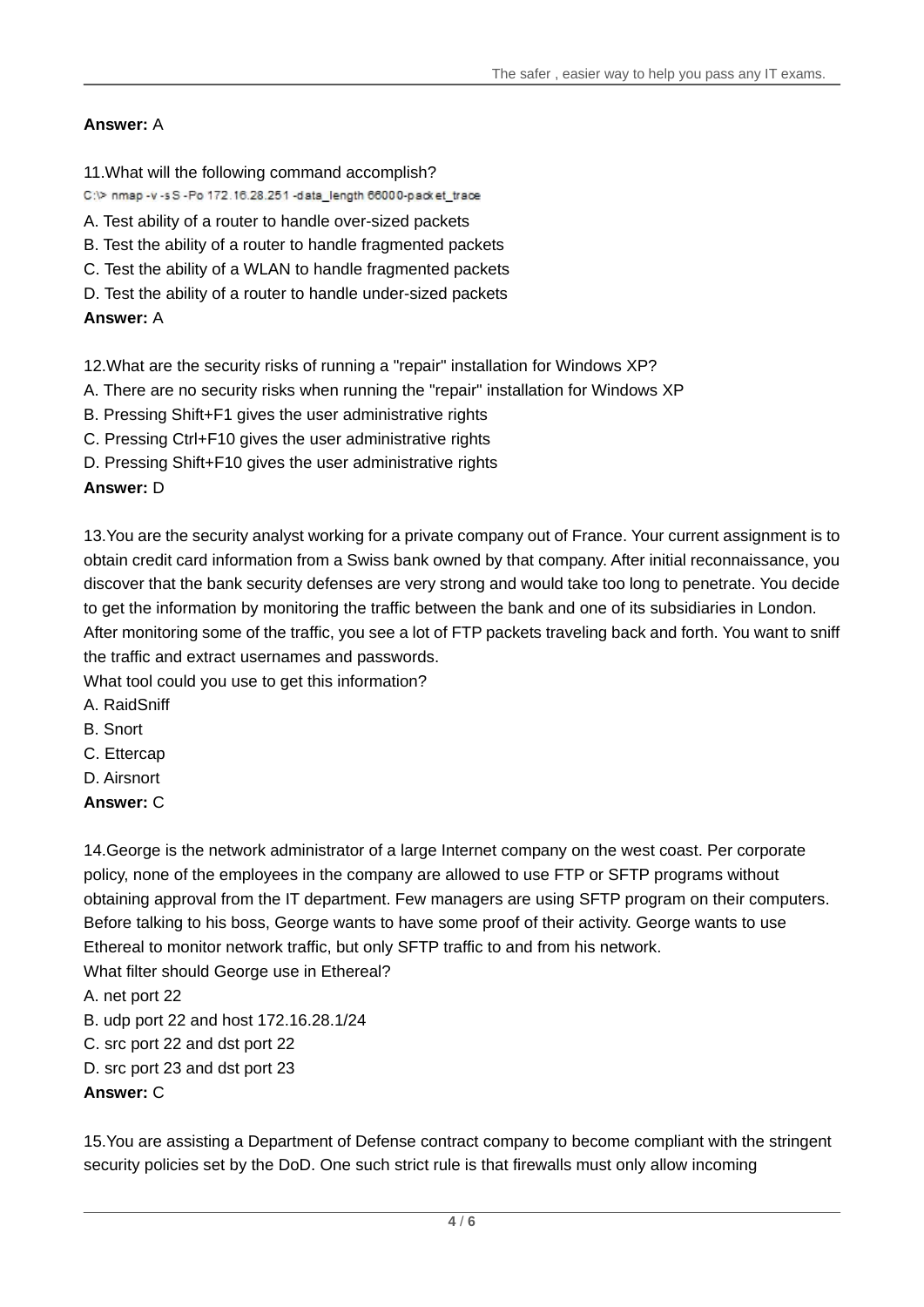connections that were first initiated by internal computers.

What type of firewall must you implement to abide by this policy?

- A. Circuit-level proxy firewall
- B. Packet filtering firewall
- C. Application-level proxy firewall
- D. Statefull firewall

#### **Answer:** D

16.You are running known exploits against your network to test for possible vulnerabilities. To test the strength of your virus software, you load a test network to mimic your production network. Your software successfully blocks some simple macro and encrypted viruses. You decide to really test the software by using virus code where the code rewrites itself entirely and the signatures change from child to child, but the functionality stays the same.

What type of virus is this that you are testing?

- A. Metamorphic
- B. Oligomorhic
- C. Polymorphic
- D. Transmorphic
- **Answer:** A

17.In a virtual test environment, Michael is testing the strength and security of BGP using multiple routers to mimic the backbone of the Internet. This project will help him write his doctoral thesis on "bringing down the Internet". Without sniffing the traffic between the routers, Michael sends millions of RESET packets to the routers in an attempt to shut one or all of them down. After a few hours, one of the routers finally shuts itself down.

What will the other routers communicate between themselves?

- A. More RESET packets to the affected router to get it to power back up
- B. RESTART packets to the affected router to get it to power back up
- C. The change in the routing fabric to bypass the affected router
- D. STOP packets to all other routers warning of where the attack originated

#### **Answer:** C

- 18.What is the following command trying to accomplish?
- C:\>nmap-sU-p445 192.168.0.0/24
- A. Verify that NETBIOS is running for the 192.168.0.0 network
- B. Verify that TCP port 445 is open for the 192.168.0.0 network
- C. Verify that UDP port 445 is open for the 192.168.0.0 network
- D. Verify that UDP port 445 is closed for the 192.168.0.0 network

#### **Answer:** C

19.Your company uses Cisco routers exclusively throughout the network. After securing the routers to the best of your knowledge, an outside security firm is brought in to assess the network security. Although they found very few issues, they were able to enumerate the model, OS version, and capabilities for all your Cisco routers with very little effort.